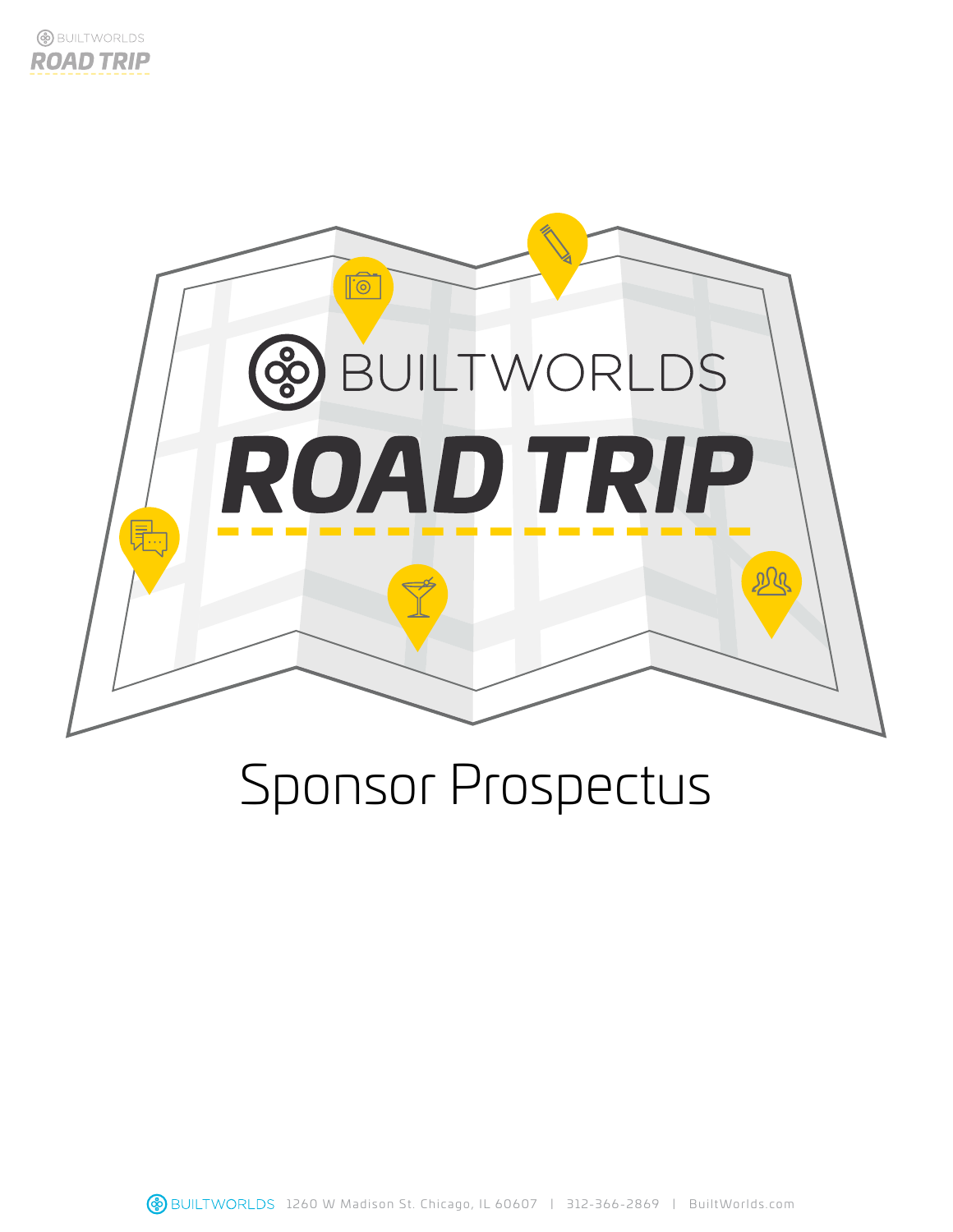

## **The BuiltWorlds team is taking a Road Trip.** And we want YOU to create our itinerary.

There are certain places across the globe where innovation is seemingly in the water. Places where emerging tech is coming to life and where new business paradigms are transforming how we build. With Road Trip, it's our goal to tell story of the cities, companies, and principal players driving real change.

## **Where are we going?**

Think your company headquarters. Or the site of your newest innovation initiative. The hub that's incubating your next big idea. Wherever innovation is happening, we want to bring the full power of our platform and Member Network.

## **Sponsor a BuiltWorlds Road Trip and our team will:**

- **● Provide wall to wall, written and video coverage on the latest happenings in your company and city**
- Host a BuiltWorlds Meet-Up where you can showcase your most innovative projects in front **of industry thought leaders.**
- **● Tell your innovation story across all of our social media channels**

We've already got trips planned to Paris, London, Los Angeles, San Francisco, and Boston (give us a shout if you want to be a part of these Road Trips) and we can't wait to add your city to our list.

So clear your calendars. The BuiltWorlds team is coming to you.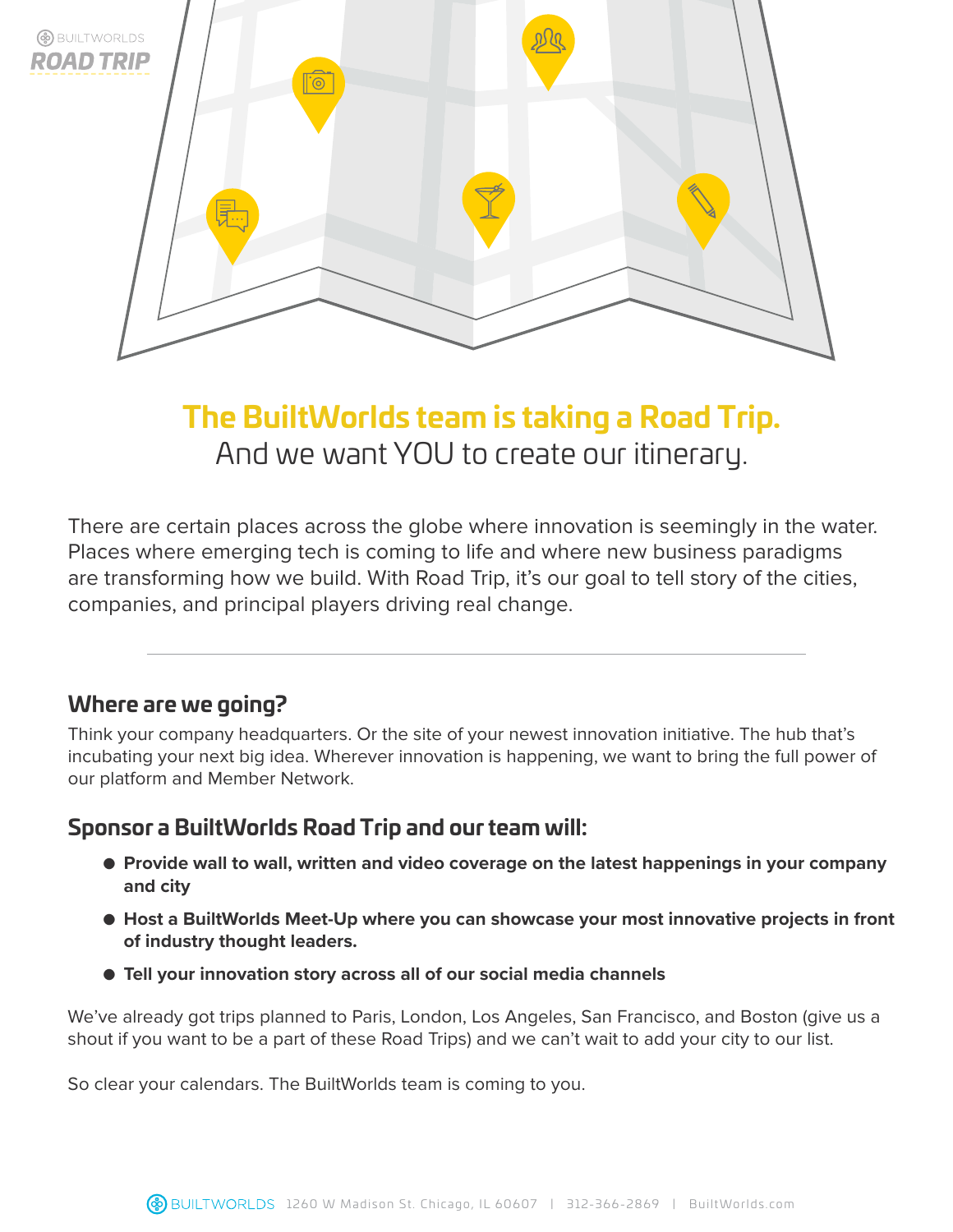## **Why sponsor a Road Trip?**

## **It's raining content**

It's not always easy to toot your own horn so let us do it for you. Leverage our editorial and marketing expertise in the built environment to showcase your company at its most cutting edge. Showcase your knowledge. Your expertise. Your thought leadership. And do it all using BuiltWorlds' skilled team of reporters. During each Road Trip, Builtworlds will be embedding a reporter to document the trip. **Here's what they will produce:**

#### • **BuiltWorlds Road Trip Vlog**

It's BuiltWorlds meets Anthony Bourdain: Parts Unknown. Over the course of one week, we will be diving deep into your local built world tech scene, exploring hotbeds of technology and innovation and interviewing major industry players, tech companies, and universities to uncover the powerful emerging ideas driving the future of the industry. As a sponsor, we will highlight your involvement in your city's tech movement and give you a starring role in our production.

#### • **BuiltWorlds Sessions Video**

An original, documentary-style video geared towards built industry companies looking to share their innovation story in unique and creative fashion. No one likes sitting through an obvious sales pitch but almost everyone loves a good story. Let us help you tell yours.

#### • **Written Pieces**

- **• Road Trip Preview** Before we hit the road, we'll give our community a sneak peak of the Road Trip itinerary.
- **• Spotlights** Our embeded reporter will conduct on-site interviews to tell your company's innovation story, explore your newest products and profile thought leaders at your firm
- **• BuiltWorlds Road Trip Round-Up**  At the end of the Road Trip, we'll write a Round-Up article recapping the stops we made, the people we met and the new ideas we encountered.

## **Partaay**

Legitimately fun. The best speakers. High energy. All the right people.

BuiltWorlds Events are not what you'd expect from a typical industry event. The digital movement is important, but there's no substitute for building relationships in person and BuiltWorlds Events are how you get connected with the major players from around the industry.

Each Road Trip includes a BuiltWorlds Meet-Up, an intimate networking event celebrating the local innovation scene in your city. This typically consists of either an intimate sitdown dinner with 15-30 people or a larger reception for 30-50 people, depending on the itinerary.

## **Hashtags for days**

A great story is no good if your audience never sees it. That's why, as a BuiltWorlds sponsor, we'll promote your role in our Road Trip (particularly during the office visit and Meet-up) as well the content we produce for you to our social media community on Facebook, Twitter, and LinkedIn and Instagram accounts.

## **Road Trip Lives Forever**

A trip we won't soon forget. For each roadtrip, we house our week's worth of content coverage (and credit sponsors) on it's own custom landing page so our coverage stays evergreen and our readers can stay current on the most important things happening in your city.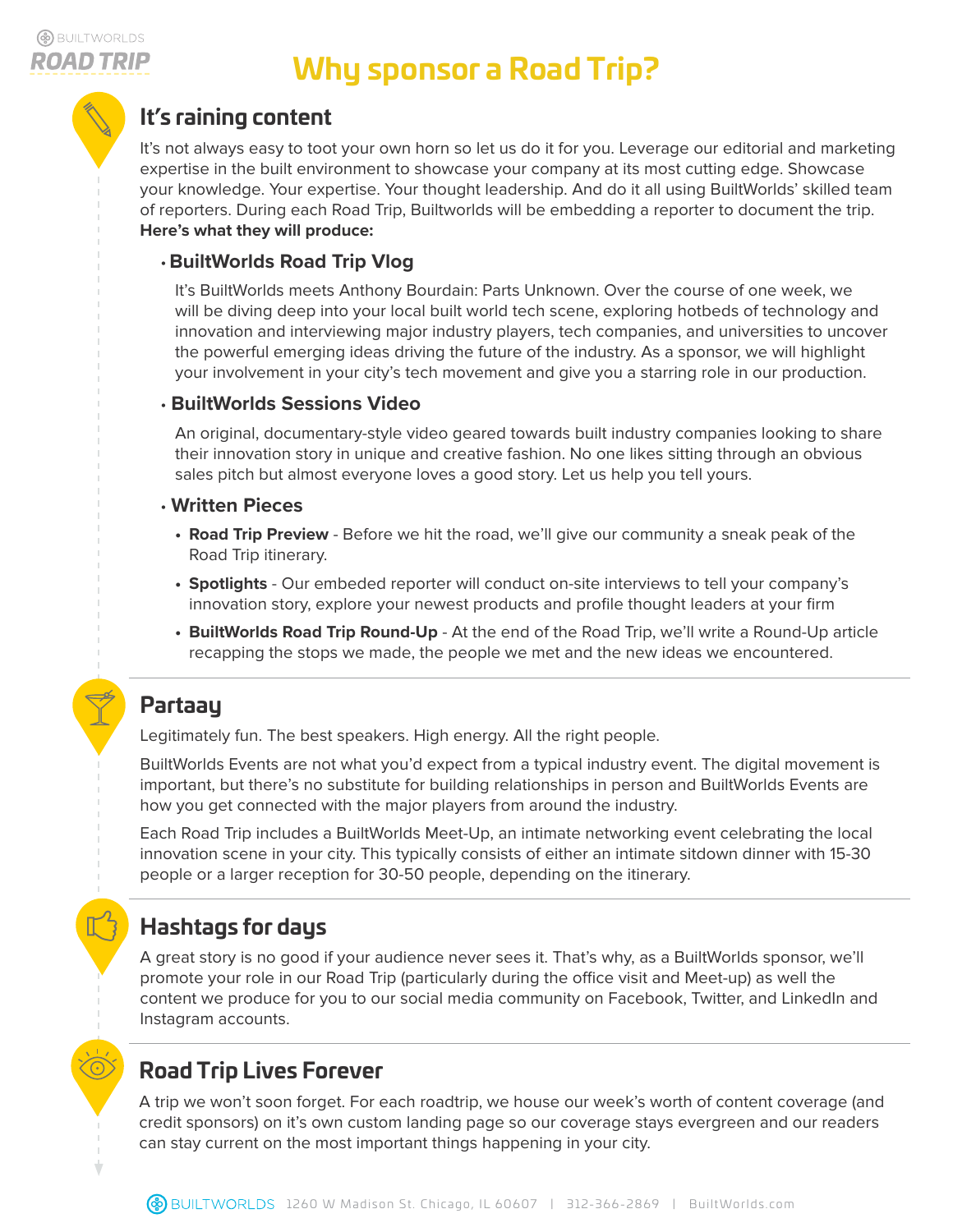## **Knowledge you can't get anywhere else. Connections that transform businesses. That's why people come to BuiltWorlds.**

Our events host thousands of thought leaders from around the globe every year. Our written and video content continues to produce numbers unheard of from a niche, B2B industry organization.

And when you sponsor a BuiltWorlds Road Trip, you tap into that same track record of success and innovation, now laser-focused on telling your story and sharing it with our deeply engaged community.

Here's the breakdown of who we're reaching, how we're reaching them and how we continue to grow our community:

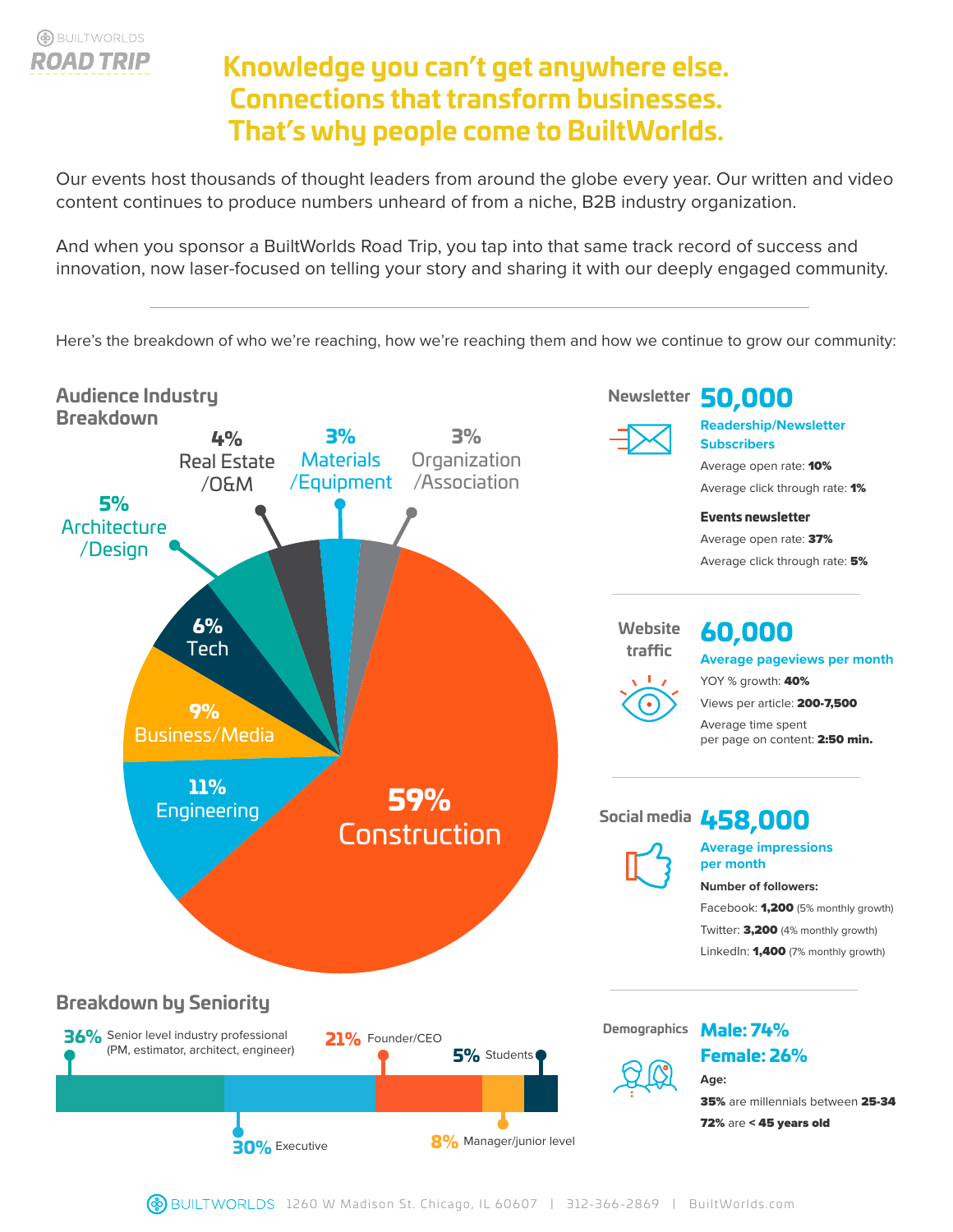#### **A**BUILTWORLDS **ROAD TRIP**

## **The Anatomy of a BuiltWorlds Road Trip**



## **Video**

In Seattle, the BuiltWorlds team explored how student research is changing the built environment and heard fresh perspectives from both students and industry professionals at the University of Washington's New Frontiers in Construction conference.



## **Content**

In Paris, the team examined the rise of cultural and entertainment built projects and toured the Prix de l'Arc de Triomphe as the latest example of this trend.



## **Event**

In Las Vegas at the World of Concrete conference, the BuiltWorlds team hosted an exclusive meetup for members attending WoC.

## **Social**

In Boston, we kept our followers updated as we zigzagged across the town to visit our friends at AutoDesk, Smartvid, and Triax.

BuiltWorlds

 $\circledast$ 



Thank you @autodesk @BUILDSpc and @SuffolkBuilds. Our panelists @Smartvidio @TriaxSpotr and of course, Thank You to all who came out!









Panel underway @BUILDSpc Huge News Dropped by Josh Kanner of @Smartvidio read about it here: smartvid.io/industrial-vid